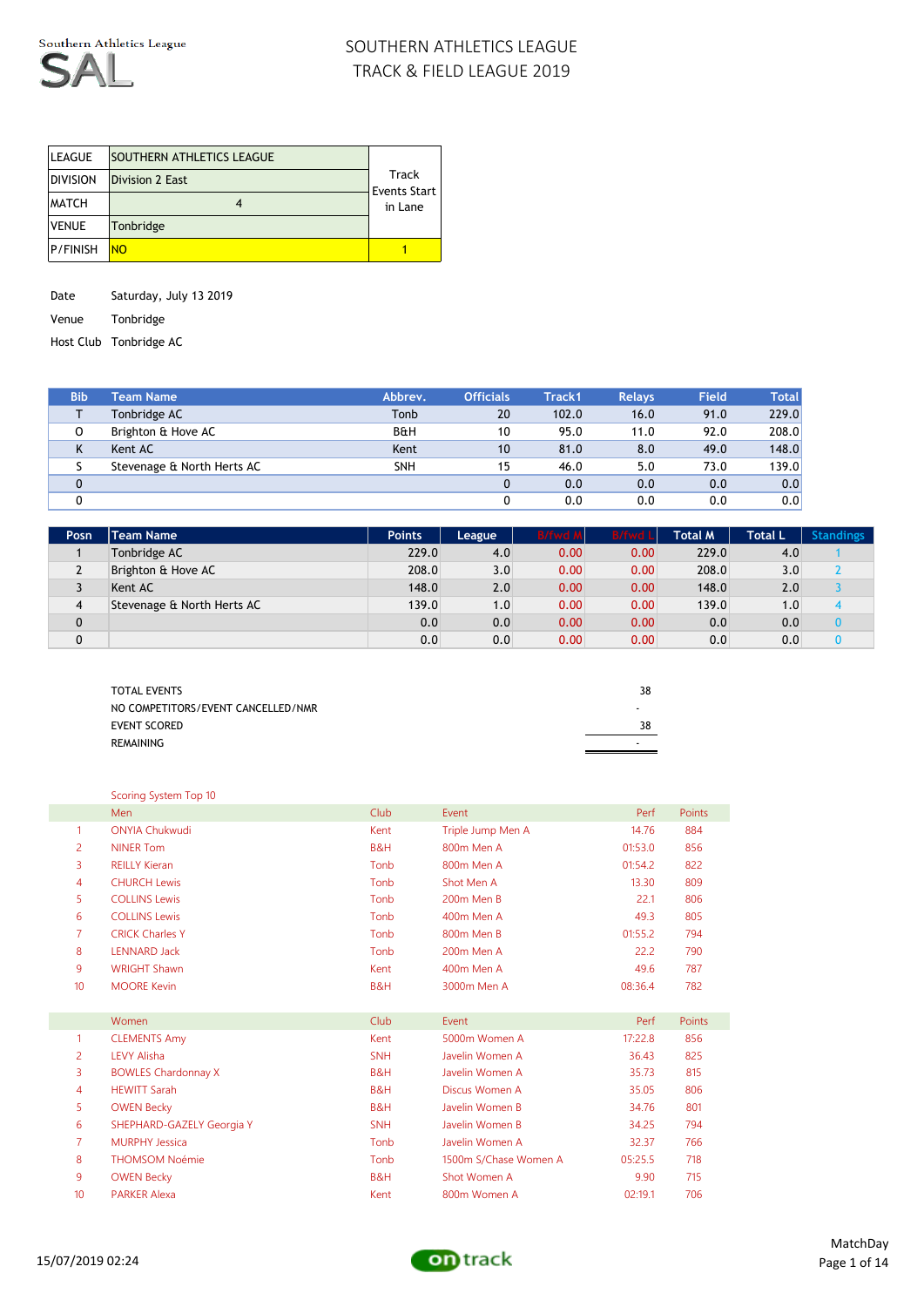### **SOUTHERN ATHLETICS LEAGUE Division 2 East Tonbridge**

# **100m Men A** Wind **100m Men B** Wind Posn No. Athlete Club Perf Posn No. Athlete Club Perf 1 K BROWN Nathan  $K$  Kent 11.2 696 1 KK SARGEANT Luke Kent 11.3 666 2 T SWABY Lewis X Tonb 11.6 579 2 TT SMITH George Y Tonb 11.7 552 3 O HAWKINS Tobias Y B&H 11.7 552 3 SS KESSI Daniel X SNH 11.8 526 4 S BAINES Dylan Y SNH 11.7 552 4 00 MARTIN James Y B&H 12.3 405  $5$  5  $6$ **200m Men A** Wind **200m Men B** Wind Posn No. Athlete Club Perf Posn No. Athlete Club Perf 1 T LENNARD Jack Tonb 22.2 790 1 TT COLLINS Lewis Tonb 22.1 806 2 K BROWN Nathan  $\mu$  Kent 23.1 653 2 KK SARGEANT Luke Kent 23.2 639 3 S KESSI Daniel X 3 SNH 23.5 597 3 OO PURDY Caleb Y B&H 24.0 531 4 O MARTIN James Y B&H 36.7 4 SS MAYFIELD Steve SNH 28.2 144  $5$  5  $6$ **400m Men A 400m Men B** Posn No. Athlete Club Perf Posn No. Athlete Club Perf 1 T COLLINS Lewis Tonb 49.3 805 1 TT TESTER Steven Tonb 53.1 588 2 K WRIGHT Shawn Kent 49.6 787 2 OO YELL Stephen X B&H 53.9 548 3 O BRAZIER Max Y 680 B&H 51.3 686 3 KK EPHSON Zackary Kent 55.9 453 4 S MAYFIELD Steve SNH 62.9 200 4  $5$  5  $6$ **800m Men A 800m Men B** Posn No. Athlete Club Perf Posn No. Athlete Club Perf 1 O NINER Tom **B**&H 01:53.0 856 1 TT CRICK Charles Y Tonb 01:55.2 794 2 T REILLY Kieran Tonb 01:54.2 822 2 OO HOWARD Paul B&H 02:04.3 567 3 K PETTITT Daniel Kent 02:02.2 615 3 KK ZURDO Lucas X Kent 02:07.7 494 4 S PICKARD Paul SNH 02:57.7 7 4  $5$  5  $6$ **1500m Men A 1500m Men B** Posn No. Athlete Club Perf Posn No. Athlete Club Perf 1 T KINLOCH Alasdair Tonb 03:58.8 765 1 TT GORDON Fraser X Tonb 04:04.3 701 2 K ARMITAGE-HOOKES Noah Kent 04:08.8 652 2 KK FRASER Calum Kent 04:25.2 490 3 OO JAGO Aleex B&H 04:16.1 576 3 O HOWARD Paul B&H 04:27.0 474 4 S PICKARD Paul SNH 06:20.1 5 4  $5$  5  $6$



**13/07/2019**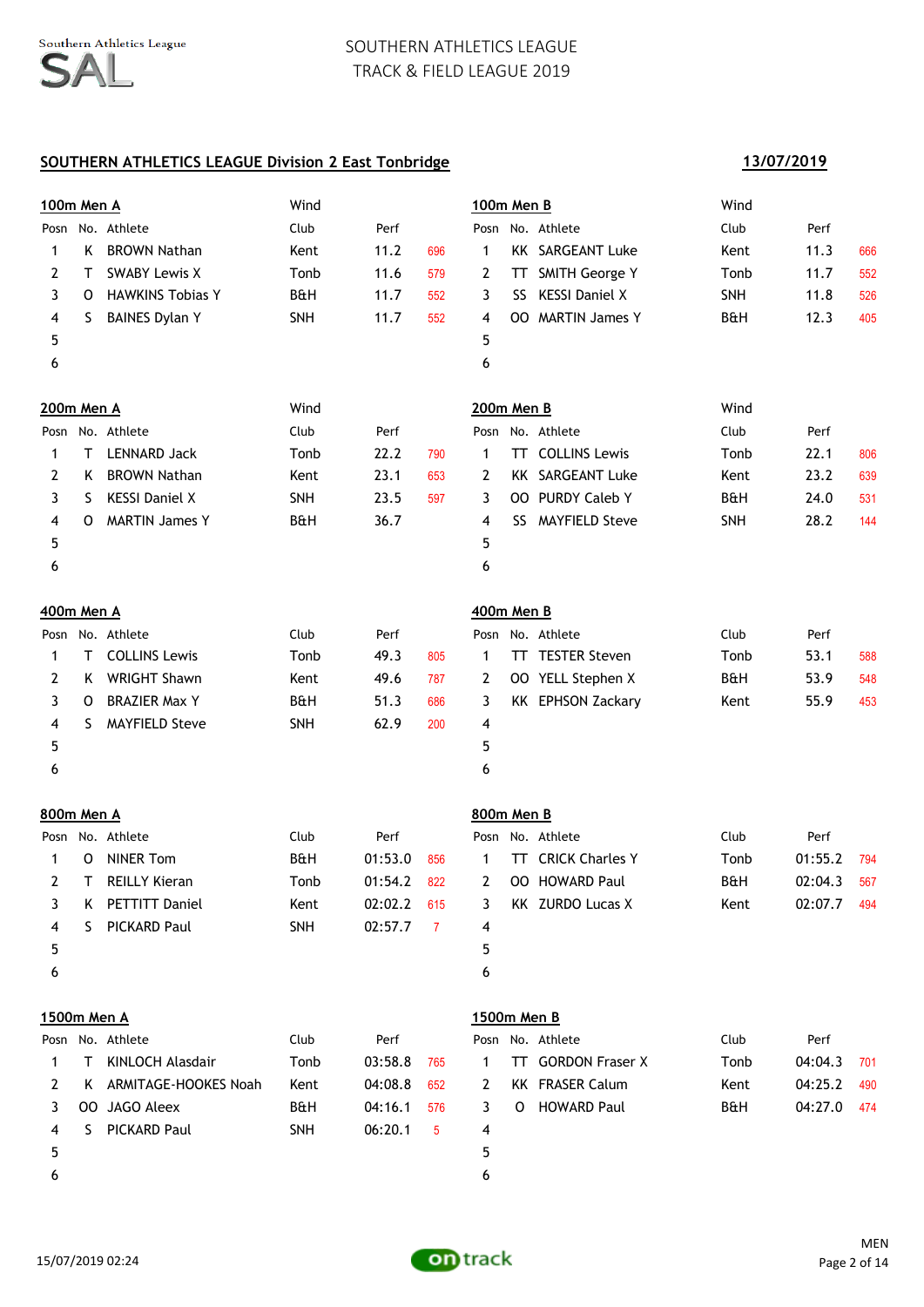|      | 3000m Men A     |                       |                |            |     |      | 3000m Men B |                         |                |         |     |
|------|-----------------|-----------------------|----------------|------------|-----|------|-------------|-------------------------|----------------|---------|-----|
|      |                 | Posn No. Athlete      | Club           | Perf       |     |      |             | Posn No. Athlete        | Club           | Perf    |     |
| 1    | O               | <b>MOORE Kevin</b>    | <b>B&amp;H</b> | 08:36.4    | 782 | 1    |             | <b>00 CORK William</b>  | <b>B&amp;H</b> | 08:37.7 | 775 |
| 2    | K.              | <b>LIGHTING Peter</b> | Kent           | 09:07.3    | 626 | 2    | TT.         | <b>PRICE James</b>      | Tonb           | 09:20.5 | 565 |
| 3    | Τ               | <b>LAWSON Harry</b>   | Tonb           | 09:17.8    | 577 | 3    | KK .        | <b>SIMMONDS Jake</b>    | Kent           | 09:51.4 | 435 |
| 4    | S.              | PICKARD Alex X        | SNH            | 12:04.7    | 75  | 4    | SS          | PICKARD Paul            | SNH            | 13:24.6 | 3   |
| 5    |                 |                       |                |            |     | 5    |             |                         |                |         |     |
| 6    |                 |                       |                |            |     | 6    |             |                         |                |         |     |
|      |                 | 110m Hurdles Men A    |                |            |     |      |             | 110m Hurdles Men B      |                |         |     |
|      |                 | Posn No. Athlete      | Club           | Perf       |     |      |             | Posn No. Athlete        | Club           | Perf    |     |
| 1    |                 | K APPIAH Joe          | Kent           | 16.2       | 691 | 1    |             | OO VERMES Arpad         | <b>B&amp;H</b> | 25.0    | 79  |
| 2    | 0               | MORI Eiji             | <b>B&amp;H</b> | 16.4       | 671 | 2    |             | KK ELLWOOD lan          | Kent           | 27.8    | 9   |
| 3    | S               | <b>HARRIS Elior</b>   | SNH            | 17.3       | 584 | 3    |             |                         |                |         |     |
| 4    |                 |                       |                |            |     | 4    |             |                         |                |         |     |
| 5    |                 |                       |                |            |     | 5    |             |                         |                |         |     |
| 6    |                 |                       |                |            |     | 6    |             |                         |                |         |     |
|      |                 | 400m Hurdles Men A    |                |            |     |      |             | 400m Hurdles Men B      |                |         |     |
| Posn |                 | No. Athlete           | Club           | Perf       |     | Posn |             | No. Athlete             | Club           | Perf    |     |
| 1    | Τ               | <b>ELLIS Michael</b>  | Tonb           | 71.0       | 349 | 1    |             | KK ELLWOOD lan          | Kent           | 72.8    | 309 |
| 2    | 0               | <b>BRAZIER Max Y</b>  | <b>B&amp;H</b> | 115.8      |     | 2    |             | OO VERMES Arpad         | <b>B&amp;H</b> | 120.0   |     |
| 3    | K -             |                       | Kent           | <b>DNF</b> |     | 3    |             |                         |                |         |     |
| 4    |                 |                       |                |            |     | 4    |             |                         |                |         |     |
| 5    |                 |                       |                |            |     | 5    |             |                         |                |         |     |
| 6    |                 |                       |                |            |     | 6    |             |                         |                |         |     |
|      |                 | 3000m S/Chase Men A   |                |            |     |      |             | 3000m S/Chase Men B     |                |         |     |
|      |                 | Posn No. Athlete      | Club           | Perf       |     | Posn |             | No. Athlete             | Club           | Perf    |     |
| 1    | K               | ELLWOOD lan           | Kent           | 10:42.6    | 566 | 1    | TT.         | <b>HOOPER Luke</b>      | Tonb           | 10:47.7 | 550 |
| 2    | T.              | COX Tom               | Tonb           | 10:46.4    | 554 | 2    |             | KK PHILLIPS Neil        | Kent           | 11:47.1 | 386 |
| 3    |                 |                       |                |            |     | 3    |             |                         |                |         |     |
| 4    |                 |                       |                |            |     | 4    |             |                         |                |         |     |
| 5    |                 |                       |                |            |     | 5    |             |                         |                |         |     |
| 6    |                 |                       |                |            |     | 6    |             |                         |                |         |     |
|      | High Jump Men A |                       |                |            |     |      |             | High Jump Men B         |                |         |     |
| Posn |                 | Bib Athlete           | Club           | Perf       |     | Posn |             | Bib Athlete             | Club           | Perf    |     |
| 1    | S.              | <b>HARRIS Elior</b>   | <b>SNH</b>     | 1.90       | 760 | 1    | SS.         | LAWS Edward X           | SNH            | 1.75    | 636 |
| 2    | T               | <b>HOOKWAY Alex</b>   | Tonb           | 1.75       | 636 | 2    | TT.         | <b>HOUGHTON Jonah X</b> | Tonb           | 1.70    | 594 |
| 3    | O               | <b>SMITH Matthew</b>  | B&H            | 1.75       | 636 | 3    |             | <b>KK FRASER Calum</b>  | Kent           | 1.48    | 410 |
| 4    | K.              | DAVIS-PHILLIP Antoni  | Kent           | 1.65       | 553 | 4    |             | OO MARTIN James Y       | B&H            | 1.43    | 368 |

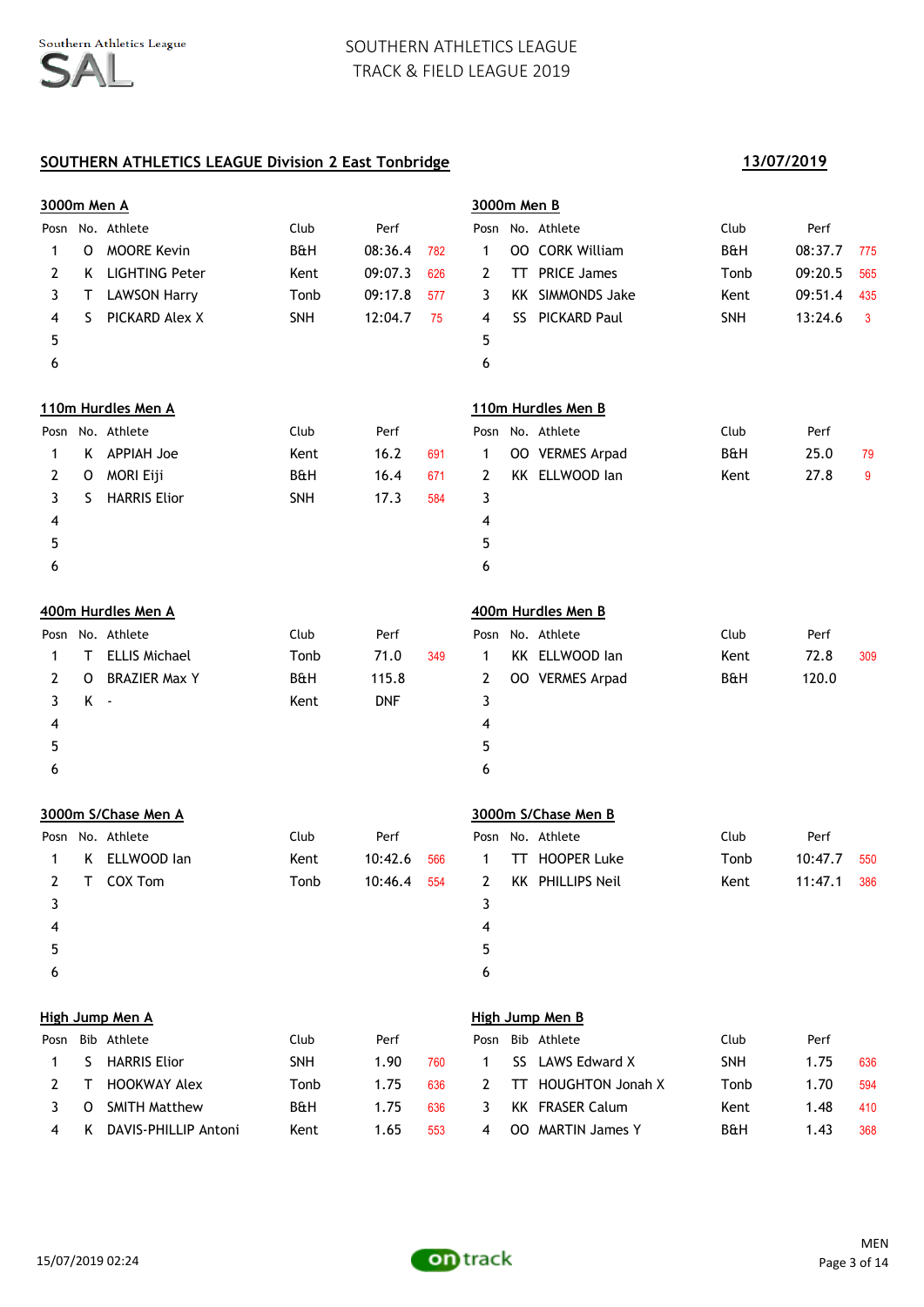# **SOUTHERN ATHLETICS LEAGUE Division 2 East Tonbridge 13/07/2019**

|             |     | Pole Vault Men A      |                |      |     | Pole Vault Men B |     |              |      |      |  |  |
|-------------|-----|-----------------------|----------------|------|-----|------------------|-----|--------------|------|------|--|--|
| Posn        |     | Bib Athlete           | Club           | Perf |     | Posn             |     | Bib Athlete  | Club | Perf |  |  |
|             |     | <b>CHURCH Lewis</b>   | Tonb           | 4.20 | 739 |                  | TT. | HOOKWAY Alex | Tonb | 3.20 |  |  |
| $2^{\circ}$ | -S  | <b>BAINES Dylan Y</b> | <b>SNH</b>     | 3.80 | 654 |                  |     |              |      |      |  |  |
|             | OO. | <b>VERMES Arpad</b>   | <b>B&amp;H</b> | 1.15 | 45  |                  |     |              |      |      |  |  |
| 4           |     | <b>LIGHTING Peter</b> | Kent           | 1.15 | 45  |                  |     |              |      |      |  |  |

| ble Vault Men A |                               |      |      |            |  |     | Pole Vault Men B |      |      |     |  |  |  |  |
|-----------------|-------------------------------|------|------|------------|--|-----|------------------|------|------|-----|--|--|--|--|
|                 | osn Bib Athlete               | Club | Perf |            |  |     | Posn Bib Athlete | Club | Perf |     |  |  |  |  |
|                 | 1 T CHURCH Lewis              | Tonb | 4.20 | 739        |  | TT. | HOOKWAY Alex     | Tonb | 3.20 | 525 |  |  |  |  |
|                 | <sup>2</sup> C DAINEC Dulan V | скіш | חס כ | <b>CEA</b> |  |     |                  |      |      |     |  |  |  |  |

## **Long Jump Men A Long Jump Men B**

| Posn |     | Bib Athlete                        | Club       | Perf |     |    |          | Posn Bib Athlete       | Club           | Perf |     |
|------|-----|------------------------------------|------------|------|-----|----|----------|------------------------|----------------|------|-----|
|      | TT. | SWABY Lewis X                      | Tonb       | 6.36 | 725 |    | $\Omega$ | <b>SMITH Matthew</b>   | <b>B&amp;H</b> | 6.06 | 666 |
|      |     | <b>OO</b> CAMPBELL Massimilliano X | B&H        | 6.13 | 680 |    |          | <b>HOOKWAY Alex</b>    | Tonb           | 5.94 | 642 |
|      | S   | LASEINDE Ike Y                     | <b>SNH</b> | 5.87 | 628 | 3. |          | SS LAWS Edward X       | <b>SNH</b>     | 5.55 | 565 |
| 4    | K   | DAVIS-PHILLIP Antoni               | Kent       | 5.27 | 511 | 4  |          | <b>KK</b> FRASER Calum | Kent           | 4.28 | 320 |
|      |     |                                    |            |      |     | 5  |          |                        |                |      |     |
| ь    |     |                                    |            |      |     | 6  |          |                        |                |      |     |

| Posn |     | Bib Athlete                        | Club           | Perf  |     | Posn |    | Bib Athlete             | Club           | Perf |
|------|-----|------------------------------------|----------------|-------|-----|------|----|-------------------------|----------------|------|
|      | K   | ONYIA Chukwudi                     | Kent           | 14.76 | 884 |      | S. | <b>HARRIS Elior</b>     | <b>SNH</b>     | 11.9 |
|      | SS. | LASEINDE Ike Y                     | <b>SNH</b>     | 13.57 | 775 | 2    | 0  | <b>SMITH Matthew</b>    | <b>B&amp;H</b> | 11.3 |
|      |     | <b>OO</b> CAMPBELL Massimilliano X | <b>B&amp;H</b> | 12.56 | 680 | 3.   |    | KK ARMITAGE-HOOKES Noah | Kent           | 8.38 |
| 4    |     | <b>HOUGHTON Jonah X</b>            | Tonb           | 10.69 | 492 | 4    |    |                         |                |      |
|      |     |                                    |                |       |     | 5    |    |                         |                |      |
|      |     |                                    |                |       |     | 6    |    |                         |                |      |

### **Shot Men A Shot Men B**

| Posn |   | Bib Athlete           | Club           | Perf  |     | Posn |    | Bib Athlete             | Club           | Perf |
|------|---|-----------------------|----------------|-------|-----|------|----|-------------------------|----------------|------|
|      |   | <b>CHURCH Lewis</b>   | Tonb           | 13.30 | 809 |      |    | KK DAVIS-PHILLIP Antoni | Kent           | 9.05 |
|      | K | <b>GREEN Courtney</b> | Kent           | 12.10 | 731 | 2    |    | <b>OO BROOKER Dan</b>   | <b>B&amp;H</b> | 8.26 |
|      | O | <b>SMITH Matthew</b>  | <b>B&amp;H</b> | 9.66  | 554 | 3.   | S. | <b>FEELY Steve</b>      | <b>SNH</b>     | 7.69 |
| 4    |   | SS STOCKER Michael Y  | <b>SNH</b>     | 8.70  | 477 | 4    | TT | <b>HARCOURT David</b>   | Tonb           | 6.84 |
| 5    |   |                       |                |       |     | 5.   |    |                         |                |      |
| 6    |   |                       |                |       |     | 6    |    |                         |                |      |

|                | Posn Bib Athlete       | Club           | Perf |     |
|----------------|------------------------|----------------|------|-----|
| $\overline{1}$ | O SMITH Matthew        | <b>B&amp;H</b> | 6.06 | 666 |
| 2              | T HOOKWAY Alex         | Tonb           | 5.94 | 642 |
| $\overline{3}$ | SS LAWS Edward X       | <b>SNH</b>     | 5.55 | 565 |
| 4              | <b>KK FRASER Calum</b> | Kent           | 4.28 | 320 |
| -5             |                        |                |      |     |
|                |                        |                |      |     |

### **Triple Jump Men A Triple Jump Men B**

|                            | ɔsn Bib Athlete               | Club           | Perf  |     |    |         | Posn Bib Athlete        | Club           | Perf  |     |
|----------------------------|-------------------------------|----------------|-------|-----|----|---------|-------------------------|----------------|-------|-----|
| 1 $\overline{\phantom{a}}$ | K ONYIA Chukwudi              | Kent           | 14.76 | 884 |    | S.      | <b>HARRIS Elior</b>     | <b>SNH</b>     | 11.95 | 620 |
|                            | 2 SS LASEINDE Ike Y           | <b>SNH</b>     | 13.57 | 775 | 2  | $\circ$ | <b>SMITH Matthew</b>    | <b>B&amp;H</b> | 11.37 | 562 |
|                            | 3 OO CAMPBELL Massimilliano X | <b>B&amp;H</b> | 12.56 | 680 | 3. |         | KK ARMITAGE-HOOKES Noah | Kent           | 8.38  | 227 |
| 4                          | <b>HOUGHTON Jonah X</b>       | Tonb           | 10.69 | 492 |    |         |                         |                |       |     |
| 5.                         |                               |                |       |     |    |         |                         |                |       |     |

|            | osn Bib Athlete        | Club           | Perf  |     |             | Posn Bib Athlete        | Club           | Perf |     |
|------------|------------------------|----------------|-------|-----|-------------|-------------------------|----------------|------|-----|
|            | 1 T CHURCH Lewis       | Tonb           | 13.30 | 809 | $\mathbf 1$ | KK DAVIS-PHILLIP Antoni | Kent           | 9.05 | 506 |
|            | 2 K GREEN Courtney     | Kent           | 12.10 | 731 | 2           | <b>OO BROOKER Dan</b>   | <b>B&amp;H</b> | 8.26 | 439 |
|            | 3 O SMITH Matthew      | <b>B&amp;H</b> | 9.66  | 554 | 3           | S FEELY Steve           | <b>SNH</b>     | 7.69 | 387 |
|            | 4 SS STOCKER Michael Y | <b>SNH</b>     | 8.70  | 477 |             | 4 TT HARCOURT David     | Tonb           | 6.84 | 301 |
| 5          |                        |                |       |     |             |                         |                |      |     |
| $\epsilon$ |                        |                |       |     |             |                         |                |      |     |

|      | Discus Men A |                       |                |       |     | Discus Men B |     |                       |                |       |                 |  |
|------|--------------|-----------------------|----------------|-------|-----|--------------|-----|-----------------------|----------------|-------|-----------------|--|
| Posn |              | Bib Athlete           | Club           | Perf  |     |              |     | Posn Bib Athlete      | Club           | Perf  |                 |  |
|      | ĸ            | <b>GREEN Courtney</b> | Kent           | 40.26 | 764 |              | TТ  | <b>HOOKWAY Alex</b>   | Tonb           | 35.31 | 684             |  |
|      |              | <b>CHURCH Lewis</b>   | Tonb           | 39.49 | 752 | 2            | S.  | <b>MAYFIELD Steve</b> | <b>SNH</b>     | 21.88 | 424             |  |
|      |              | <b>VERMES Arpad</b>   | <b>B&amp;H</b> | 37.30 | 717 | 3.           | OO. | <b>BROOKER Dan</b>    | <b>B&amp;H</b> | 17.78 | 32 <sub>0</sub> |  |
| 4    | SS           | <b>BAINES Dylan Y</b> | <b>SNH</b>     | 26.15 | 516 | 4            | KK. | APPIAH Joe            | Kent           | 9.96  |                 |  |
|      |              |                       |                |       |     |              |     |                       |                |       |                 |  |

|     | scus Men B |             |  |
|-----|------------|-------------|--|
| ısn |            | Bib Athlete |  |

|                            | sii did Athlete     | ciup       | ren   |     |             |    | POSIL DID ALITTLE | <b>Club</b>    | ren.  |     |
|----------------------------|---------------------|------------|-------|-----|-------------|----|-------------------|----------------|-------|-----|
| 1 $\overline{\phantom{a}}$ | K GREEN Courtney    | Kent       | 40.26 | 764 | $\mathbf 1$ |    | TT HOOKWAY Alex   | Tonb           | 35.31 | 684 |
|                            | 2 T CHURCH Lewis    | Tonb       | 39.49 | 752 | 2           | S. | MAYFIELD Steve    | <b>SNH</b>     | 21.88 | 424 |
| 3                          | O VERMES Arpad      | B&H        | 37.30 | 717 | 3.          |    | OO BROOKER Dan    | <b>B&amp;H</b> | 17.78 | 320 |
|                            | 4 SS BAINES Dylan Y | <b>SNH</b> | 26.15 | 516 | 4           |    | KK APPIAH Joe     | Kent           | 9.96  |     |
| 5.                         |                     |            |       |     |             |    |                   |                |       |     |

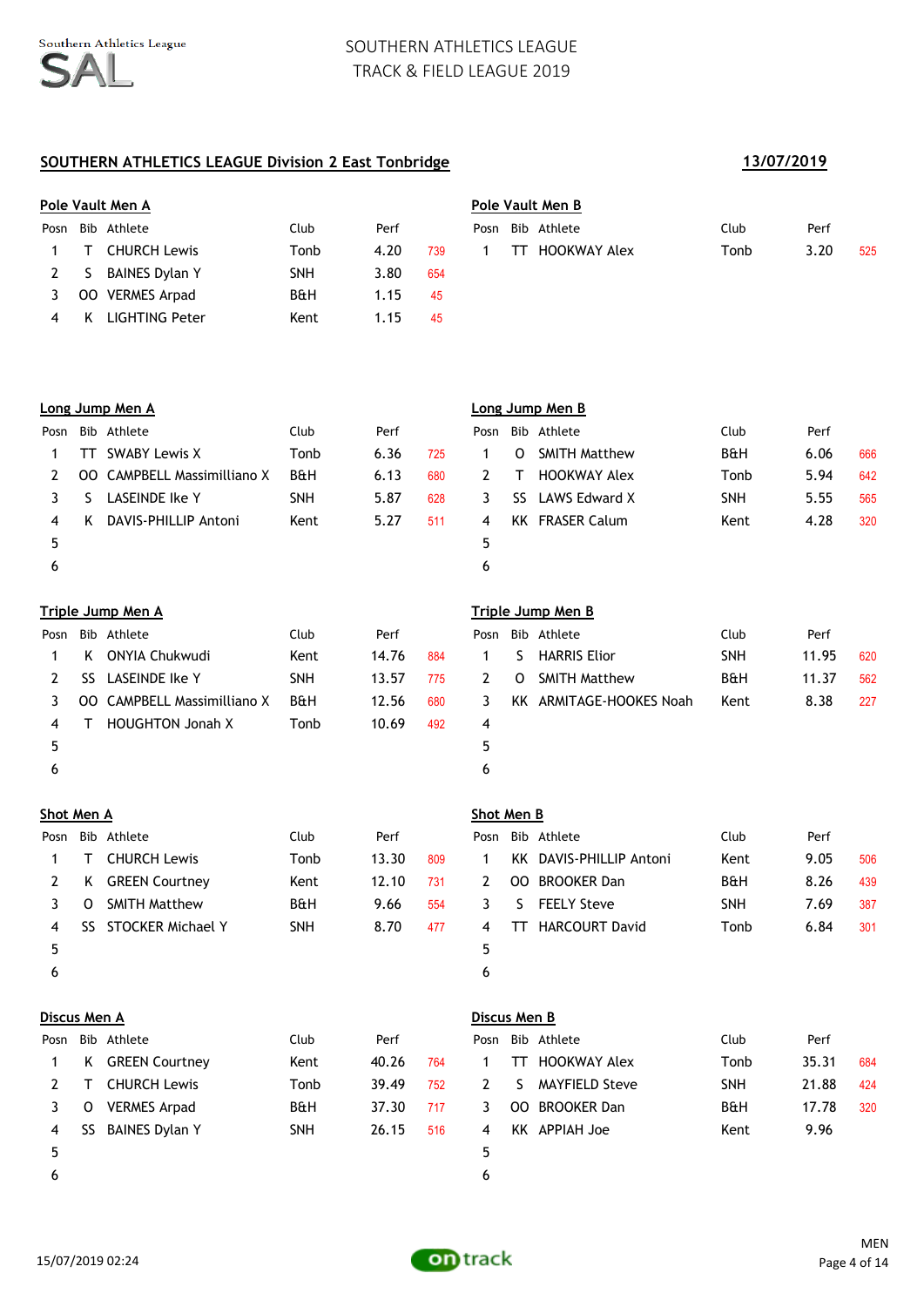# **SOUTHERN ATHLETICS LEAGUE Division 2 East Tonbridge 13/07/2019**

|                | Hammer Men A  |                       |                |       |     | Hammer Men B          |      |                       |            |       |     |
|----------------|---------------|-----------------------|----------------|-------|-----|-----------------------|------|-----------------------|------------|-------|-----|
| Posn           |               | Bib Athlete           | Club           | Perf  |     | Posn                  |      | Bib Athlete           | Club       | Perf  |     |
| 1.             | т             | <b>CHURCH Lewis</b>   | Tonb           | 31.10 | 596 | 1                     | TT   | <b>HARCOURT David</b> | Tonb       | 19.35 | 405 |
| $\mathbf{2}$   | S.            | <b>FEELY Steve</b>    | <b>SNH</b>     | 29.82 | 577 | $\mathbf{2}^{\prime}$ | KK I | DAVIS-PHILLIP Antoni  | Kent       | 18.17 | 382 |
| 3              | K.            | <b>GREEN Courtney</b> | Kent           | 27.95 | 550 | 3                     | SS   | <b>MAYFIELD Steve</b> | <b>SNH</b> | 17.53 | 369 |
| 4              | 0             | <b>VERMES Arpad</b>   | <b>B&amp;H</b> | 22.49 | 462 | 4                     | OO.  | <b>BROOKER Dan</b>    | B&H        | 16.96 | 358 |
| 5              |               |                       |                |       |     | 5                     |      |                       |            |       |     |
| 6              |               |                       |                |       |     | 6                     |      |                       |            |       |     |
|                |               |                       |                |       |     |                       |      |                       |            |       |     |
|                | Javelin Men A |                       |                |       |     |                       |      |                       |            |       |     |
|                |               |                       |                |       |     | Javelin Men B         |      |                       |            |       |     |
| Posn           | Bib           | Athlete               | Club           | Perf  |     | Posn                  | Bib  | Athlete               | Club       | Perf  |     |
| 1              |               | <b>CHURCH Lewis</b>   | Tonb           | 50.66 | 762 | 1                     | TT   | <b>KENDALL Harry</b>  | Tonb       | 50.33 | 758 |
| $\overline{2}$ | OO.           | <b>SMITH Matthew</b>  | <b>B&amp;H</b> | 39.08 | 601 | $\mathbf{2}$          | 0    | <b>VERMES Arpad</b>   | B&H        | 32.82 | 506 |
| 3              | KK.           | DAVIS-PHILLIP Antoni  | Kent           | 31.50 | 485 | 3                     | K    | <b>GREEN Courtney</b> | Kent       | 28.99 | 445 |
| 4              | S.            | <b>MAYFIELD Steve</b> | <b>SNH</b>     | 23.52 | 350 | 4                     |      |                       |            |       |     |
| 5              |               |                       |                |       |     | 5                     |      |                       |            |       |     |

### **4 x 100m Men A**

| Posn No. Club |     |            | <b>Runners</b>                                                 | Perf |
|---------------|-----|------------|----------------------------------------------------------------|------|
|               | 1 T | Tonb       | SMITH George Y MCALLISTER Mark TESTER Steven LENNARD Jack      | 44.4 |
|               |     | 2 K Kent   | BROWN Nathan EPHSON Zackary APPIAH Joe SARGEANT Luke           | 45.7 |
|               |     | $3$ O B&H  | HAWKINS Joshua Y HAWKINS Tobias Y MARTIN James Y BRAZIER Max Y | 46.2 |
| 4 S           |     | <b>SNH</b> | BAINES Dylan Y KESSI Daniel X PICKARD Alex X LASEINDE Ike Y    | 47.6 |
|               |     |            |                                                                |      |

 $\epsilon$ 

### **Mixed M&W 4 x 400m B A**

|    | Posn No. Club | <b>Runners</b>                                                | Perf    |
|----|---------------|---------------------------------------------------------------|---------|
|    | 1 T Tonb      | CRICK Charles Y BOWART Emily X MURPHY Jessica MURPHY Ben      | 04:04.7 |
|    | $2$ O B&H     | OWEN Becky WALKER Tatum X GROWNS Lydia WILDING Jo             | 04:14.4 |
|    | 3 K Kent      | SIMMONDS Jake FORREST Camerson ROWLAND Katie STIBBS Catharine | 04:32.4 |
|    | 4 S SNH       | PICKARD Abigail Y REED Sandra MAYFIELD Steve PICKARD Alex X   | 04:36.1 |
| 5. |               |                                                               |         |

 $\epsilon$ 

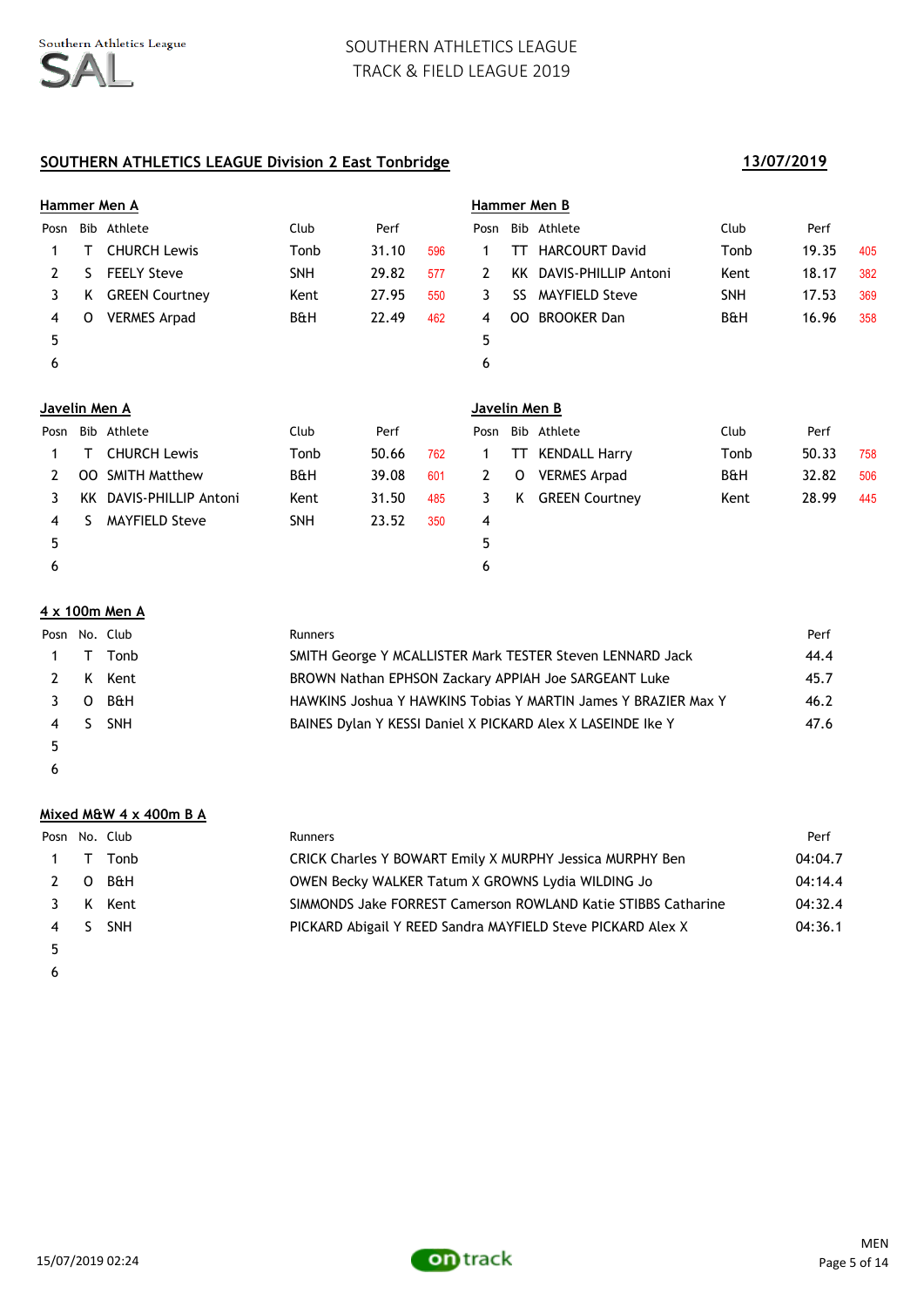# **SOUTHERN ATHLETICS LEAGUE Division 2 East Tonbridge**

# **100m Women A** Wind **100m Women B** Wind Posn No. Athlete Club Perf Posn No. Athlete Club Perf 1 T MURPHY Jessica Tonb 13.2 603 1 TT FASSNIDGE Isabella X Tonb 13.2 603 2 O FERRAR-DANIEL Aneira B&H 13.5 545 2 OO WALMSLEY Francesca B&H 13.4 564 3 S HURLEY Madeline Y 5NH 13.7 509 3 SS LEHRFREUND Delphine X SNH 14.0 457 4 K PARKER Alexa **Kent** 16.7 127 4 KK STIBBS Catharine Kent 18.1 43  $5$  5  $6$ **200m Women A** Wind **200m Women B** Wind Posn No. Athlete Club Perf Posn No. Athlete Club Perf 1 T FASSNIDGE Isabella X Tonb 26.6 645 1 TT O'HARA Jessica Y Tonb 26.3 674 2 S HURLEY Madeline Y SNH 27.2 589 2 OO KIRBY Lucy X B&H 26.9 616 3 O WALMSLEY Francesca B&H 27.8 536 3 SS BARBER Martina SNH 29.1 431 4 K PARKER Alexa **Kent** 28.4 486 4 KK CLEMENTS Amy Kent 37.2 61  $5$  5  $6$ **400m Women A 400m Women B** Posn No. Athlete Club Perf Posn No. Athlete Club Perf 1 T O'HARA Jessica Y Tonb 60.3 669 1 SS LEHRFREUND Delphine X SNH 61.8 613 2 O WALKER Tatum X B&H 63.4 557 2 TT CARTER Annabel Tonb 64.5 520 3 K BUCK Victoria  $\sim$  Kent 68.9 385 3 00 WILDING Jo B&H 67.0 441 4 S REED Sandra SNH 70.4 344 4 KK STIBBS Catharine Kent 76.3 207  $5$  5  $6$ **800m Women A 800m Women B** Posn No. Athlete Club Perf Posn No. Athlete Club Perf 1 K PARKER Alexa Kent 02:19.1 706 1 KK ELMS Clare Kent 02:24.4 623 2 T CARTER Annabel 10 Tonb 02:23.9 630 2 TT HALL Matilda Y 100 12:26.7 589 3 OO GROWNS Lydia  $B\&H$  02:26.0 599 3 O WALKER Tatum X B&H 02:32.8 502 4 S GATES Alexandra SNH 02:40.7 401 4 SS FEELY Christine SNH 02:44.6 355  $5$  5

 $6$ 



**13/07/2019**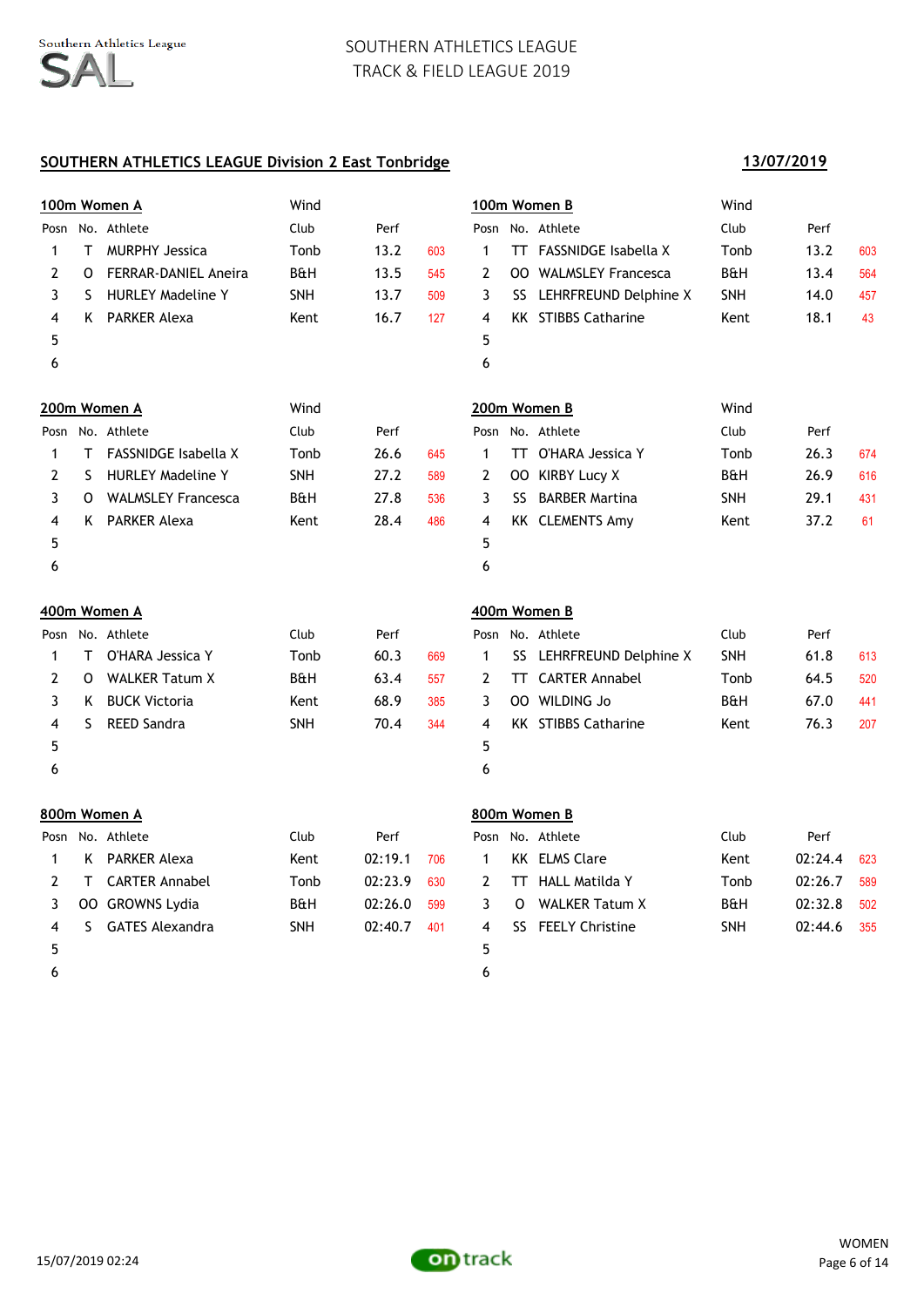|              |    | 1500m Women A          |                |         |     |                | 1500m Women B              |                |         |     |
|--------------|----|------------------------|----------------|---------|-----|----------------|----------------------------|----------------|---------|-----|
|              |    | Posn No. Athlete       | Club           | Perf    |     |                | Posn No. Athlete           | Club           | Perf    |     |
| 1            |    | K ELMS Clare           | Kent           | 04:54.0 | 640 | $\mathbf{1}$   | TT THOMPSON Lucy           | Tonb           | 05:16.3 | 489 |
| 2            | 0  | <b>GROWNS Lydia</b>    | <b>B&amp;H</b> | 05:02.3 | 581 | $\overline{2}$ | <b>KK BUCK Victoria</b>    | Kent           | 05:17.9 | 479 |
| 3            | Τ  | <b>GOMEZ Teniqua X</b> | Tonb           | 05:07.7 | 545 | 3              | OO LEMAN Freya             | <b>B&amp;H</b> | 05:35.7 | 374 |
| 4            | S. | <b>GATES Alexandra</b> | SNH            | 05:55.9 | 271 | 4              |                            |                |         |     |
| 5            |    |                        |                |         |     | 5              |                            |                |         |     |
| 6            |    |                        |                |         |     | 6              |                            |                |         |     |
|              |    | 5000m Women A          |                |         |     |                | 5000m Women B              |                |         |     |
|              |    | Posn No. Athlete       | Club           | Perf    |     | Posn           | No. Athlete                | Club           | Perf    |     |
| 1            |    | K CLEMENTS Amy         | Kent           | 17:22.8 | 856 | $\mathbf{1}$   | <b>OO LEMAN Freya</b>      | B&H            | 19:57.3 | 555 |
| 2            | 0  | <b>ELPHICK Jade</b>    | <b>B&amp;H</b> | 18:49.1 | 680 | $\mathbf{2}$   | <b>KK STIBBS Catharine</b> | Kent           | 20:32.2 | 495 |
| 3            | Τ  | <b>HUMPHRIES Sasha</b> | Tonb           | 20:21.4 | 513 | 3              | TT PUXTY Stephanie Y       | Tonb           | 21:41.9 | 386 |
| 4            | S. | <b>GATES Alexandra</b> | SNH            | 22:54.7 | 286 | 4              |                            |                |         |     |
| 5            |    |                        |                |         |     | 5              |                            |                |         |     |
| 6            |    |                        |                |         |     | 6              |                            |                |         |     |
|              |    | 100m Hurdles Women A   | Wind           |         |     |                | 100m Hurdles Women B       | Wind           |         |     |
| Posn         |    | Athlete                | Club           | Perf    |     |                | Posn No. Athlete           | Club           | Perf    |     |
| 1            | S. | <b>PICKARD Rebecca</b> | SNH            | 16.7    | 610 | $\mathbf{1}$   | SS RAPACCHI Shannon        | SNH            | 18.8    | 436 |
| $\mathbf{2}$ | 0  | <b>OWEN Becky</b>      | <b>B&amp;H</b> | 16.7    | 610 | $\overline{2}$ | OO WILDING Jo              | <b>B&amp;H</b> | 19.8    | 362 |
| 3            | Τ  | <b>BAXTER Simone</b>   | Tonb           | 17.6    | 532 | 3              |                            |                |         |     |
| 4            |    |                        |                |         |     | 4              |                            |                |         |     |
| 5            |    |                        |                |         |     | 5              |                            |                |         |     |
| 6            |    |                        |                |         |     | 6              |                            |                |         |     |
|              |    | 400m Hurdles Women A   |                |         |     |                | 400m Hurdles Women B       |                |         |     |
|              |    | Posn No. Athlete       | Club           | Perf    |     |                | Posn No. Athlete           | Club           | Perf    |     |
| 1            | 0  | <b>OWEN Becky</b>      | <b>B&amp;H</b> | 72.70   | 543 | $\mathbf{1}$   | OO WILDING Jo              | <b>B&amp;H</b> | 77.00   | 443 |
| $\mathbf{2}$ | S  | <b>REED Sandra</b>     | <b>SNH</b>     | 79.30   | 393 | $\mathbf{2}$   |                            |                |         |     |
|              |    |                        |                |         |     |                |                            |                |         |     |
| 3            |    |                        |                |         |     | 3              |                            |                |         |     |
| 4            |    |                        |                |         |     | 4              |                            |                |         |     |
| 5            |    |                        |                |         |     | 5              |                            |                |         |     |

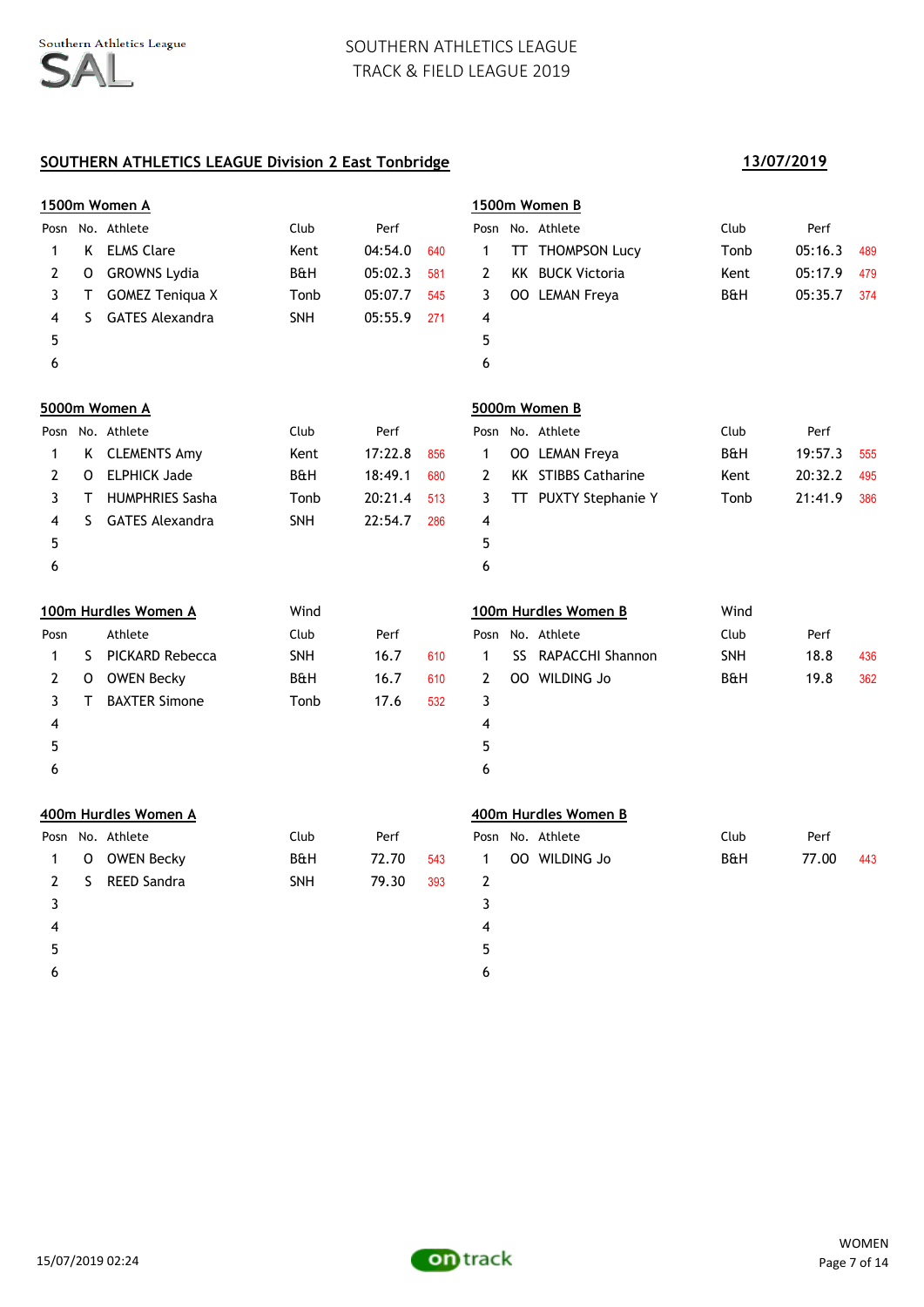|      |     | 1500m S/Chase Women A    |                |         |     |                       |                 | 1500m S/Chase Women B |                |         |     |
|------|-----|--------------------------|----------------|---------|-----|-----------------------|-----------------|-----------------------|----------------|---------|-----|
| Posn |     | No. Athlete              | Club           | Perf    |     |                       |                 | Posn No. Athlete      | Club           | Perf    |     |
|      |     | <b>THOMSOM Noémie</b>    | Tonb           | 05:25.5 | 718 |                       | TТ              | <b>MILANA Vita Y</b>  | Tonb           | 06:13.2 | 510 |
| 2    | o   | <b>GROWNS Lydia</b>      | <b>B&amp;H</b> | 05:51.9 | 598 | 2                     | 00 <sub>1</sub> | <b>ELPHICK Jade</b>   | <b>B&amp;H</b> | 06:16.1 | 498 |
| 3    | S   | <b>FEELY Christine</b>   | <b>SNH</b>     | 06:37.1 | 419 | 3                     | SS.             | PICKARD Rebecca       | <b>SNH</b>     | 07:06.5 | 321 |
| 4    |     |                          |                |         |     | 4                     |                 |                       |                |         |     |
| 5    |     |                          |                |         |     | 5                     |                 |                       |                |         |     |
| 6    |     |                          |                |         |     | 6                     |                 |                       |                |         |     |
|      |     | High Jump Women A        |                |         |     |                       |                 | High Jump Women B     |                |         |     |
| Posn | Bib | Athlete                  | Club           | Perf    |     | Posn                  |                 | Bib Athlete           | Club           | Perf    |     |
| 1    | 0   | <b>OWEN Becky</b>        | <b>B&amp;H</b> | 1.55    | 705 | 1                     | 00 <sub>1</sub> | WILDING Jo            | <b>B&amp;H</b> | 1.40    | 542 |
| 2    | S   | PICKARD Rebecca          | <b>SNH</b>     | 1.45    | 596 | $\mathbf{2}^{\prime}$ | SS              | RAPACCHI Shannon      | <b>SNH</b>     | 1.35    | 487 |
| 3    | TТ  | <b>PUXTY Stephanie Y</b> | Tonb           | 1.40    | 542 | 3                     |                 | <b>BAXTER Simone</b>  | Tonb           | 1.25    | 378 |

|      | Pole Vault Women A |                    |                |      |     | Pole Vault Women B |          |                       |                |      |     |  |
|------|--------------------|--------------------|----------------|------|-----|--------------------|----------|-----------------------|----------------|------|-----|--|
| Posn |                    | Bib Athlete        | Club           | Perf |     | Posn               |          | Bib Athlete           | Club           | Perf |     |  |
|      | -S.                | RAPACCHI Shannon   | SNH            | 2.90 | 605 |                    |          | TT CRUSH Angie        | Tonb           | 2.15 | 411 |  |
|      |                    | LAQERETABUA Una    | Tonb           | 2.70 | 554 | $\mathcal{P}$      | $\Omega$ | KOEMANS COLLADO Merel | <b>B&amp;H</b> | 1.95 | 357 |  |
|      | OO.                | DORNBUSCH Stefanie | <b>B&amp;H</b> | 1.95 | 357 |                    |          |                       |                |      |     |  |

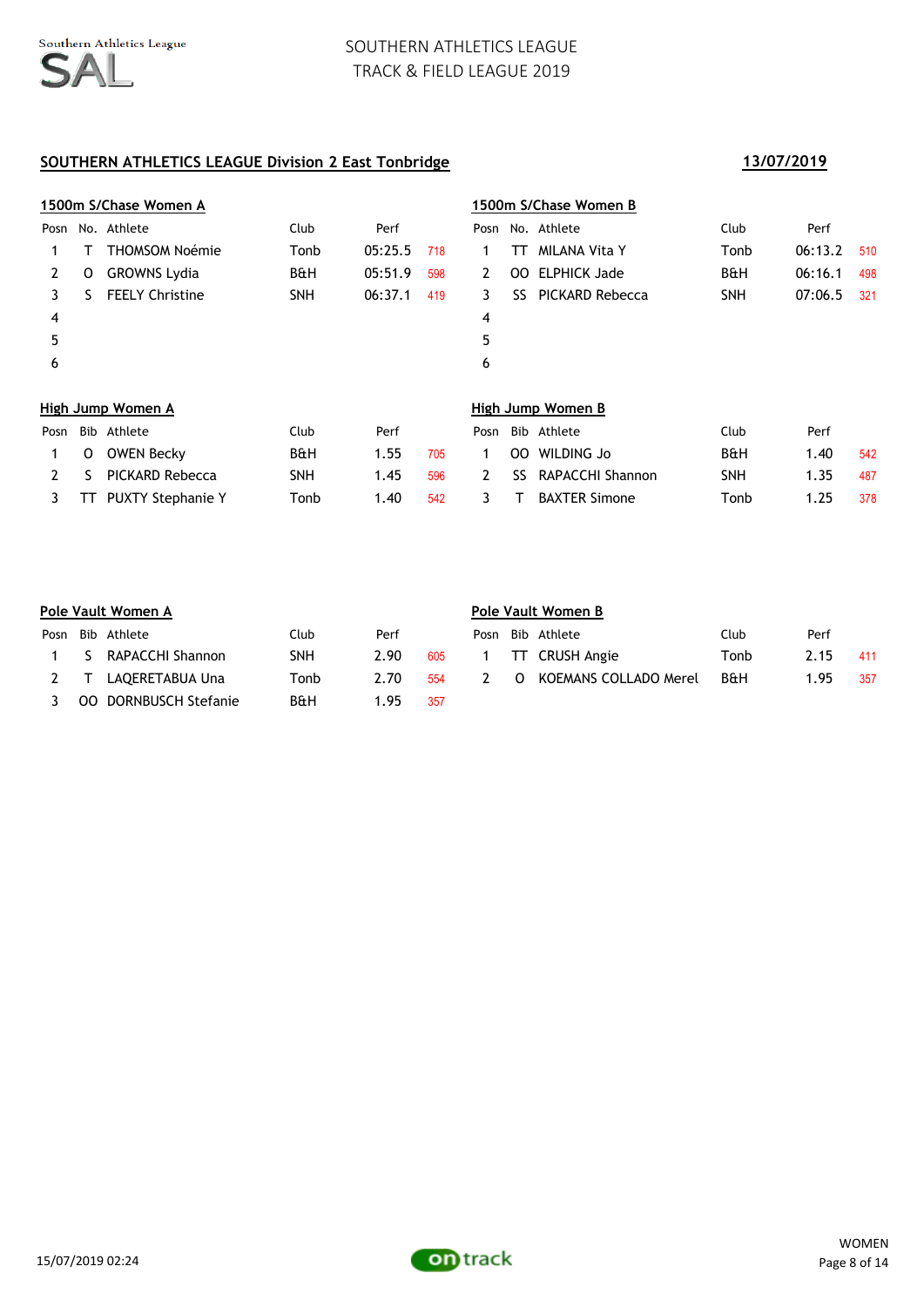|              |         | Long Jump Women A          |                |       |     |                     | Long Jump Women B          |                |       |     |
|--------------|---------|----------------------------|----------------|-------|-----|---------------------|----------------------------|----------------|-------|-----|
| Posn         |         | Bib Athlete                | Club           | Perf  |     | Posn                | Bib Athlete                | Club           | Perf  |     |
| $\mathbf{1}$ | S.      | <b>BARBER Martina</b>      | SNH            | 4.96  | 651 | $\mathbf{1}$        | SS PICKARD Rebecca         | SNH            | 4.91  | 639 |
| 2            | $\circ$ | OWEN Becky                 | B&H            | 4.96  | 651 | 2                   | OO KIRBY Lucy X            | B&H            | 4.70  | 592 |
| 3            |         | TT RIDGE Nina              | Tonb           | 3.93  | 420 | 3                   | T BAXTER Simone            | Tonb           | 3.68  | 365 |
| 4            | K       | <b>BUCK Victoria</b>       | Kent           | 3.37  | 297 | 4                   | <b>KK STIBBS Catharine</b> | Kent           | 3.12  | 244 |
| 5            |         |                            |                |       |     | 5                   |                            |                |       |     |
| 6            |         |                            |                |       |     | 6                   |                            |                |       |     |
|              |         | <b>Triple Jump Women A</b> |                |       |     |                     | <b>Triple Jump Women B</b> |                |       |     |
| Posn         |         | Bib Athlete                | Club           | Perf  |     | Posn                | Bib Athlete                | Club           | Perf  |     |
| 1            |         | O CLOSE Annie              | <b>B&amp;H</b> | 10.88 | 704 | $\mathbf{1}$        | OO NOBLE Ruth Y            | <b>B&amp;H</b> | 9.95  | 605 |
| 2            | S       | PICKARD Abigail Y          | SNH            | 9.80  | 589 | $\mathbf{2}$        | SS RAPACCHI Shannon        | SNH            | 8.14  | 406 |
| 3            | T       | <b>RIDGE Nina</b>          | Tonb           | 8.74  | 473 | 3                   | TT NICHOLLS Charlotte      | Tonb           | 5.82  | 125 |
| 4            |         | K STIBBS Catharine         | Kent           | 6.71  | 238 | 4                   |                            |                |       |     |
| 5            |         |                            |                |       |     | 5                   |                            |                |       |     |
| 6            |         |                            |                |       |     | 6                   |                            |                |       |     |
|              |         | <b>Shot Women A</b>        |                |       |     | <b>Shot Women B</b> |                            |                |       |     |
| Posn         |         | Bib Athlete                | Club           | Perf  |     | Posn                | Bib Athlete                | Club           | Perf  |     |
| $\mathbf{1}$ |         | O OWEN Becky               | <b>B&amp;H</b> | 9.90  | 715 | $\mathbf{1}$        | OO HEWITT Sarah            | <b>B&amp;H</b> | 9.23  | 667 |
| 2            | T.      | LAQERETABUA Una            | Tonb           | 9.40  | 680 | 2                   | TT NICHOLLS Charlotte      | Tonb           | 8.83  | 637 |
| 3            |         | K HAYNES-HUNTE Alinda      | Kent           | 8.12  | 582 | 3                   | <b>KK GRIFFITHS Tracey</b> | Kent           | 7.17  | 503 |
| 4            | S.      | <b>LEVY Alisha</b>         | SNH            | 8.02  | 574 | 4                   | SS PICKARD Abigail Y       | <b>SNH</b>     | 6.34  | 426 |
| 5            |         |                            |                |       |     | 5                   |                            |                |       |     |
| 6            |         |                            |                |       |     | 6                   |                            |                |       |     |
|              |         | Discus Women A             |                |       |     |                     | Discus Women B             |                |       |     |
| Posn         |         | Bib Athlete                | Club           | Perf  |     | Posn                | Bib Athlete                | Club           | Perf  |     |
| 1            |         | O HEWITT Sarah             | <b>B&amp;H</b> | 35.05 | 806 | $\mathbf{1}$        | OO OWEN Becky              | <b>B&amp;H</b> | 25.53 | 653 |
| 2            | T.      | <b>NICHOLLS Charlotte</b>  | Tonb           | 27.74 | 692 | 2                   | <b>TT</b> RIDGE Nina       | Tonb           | 23.13 | 608 |
| 3            |         | K GRIFFITHS Tracey         | Kent           | 21.29 | 571 | 3                   | KK HAYNES-HUNTE Alinda     | Kent           | 19.78 | 538 |
|              |         |                            |                |       |     | 4                   | SS REED Sandra             | SNH            | 12.26 | 328 |
| 4            | S.      | <b>LEVY Alisha</b>         | <b>SNH</b>     | 17.86 | 494 |                     |                            |                |       |     |
| 5            |         |                            |                |       |     | 5                   |                            |                |       |     |
| 6            |         |                            |                |       |     | 6                   |                            |                |       |     |

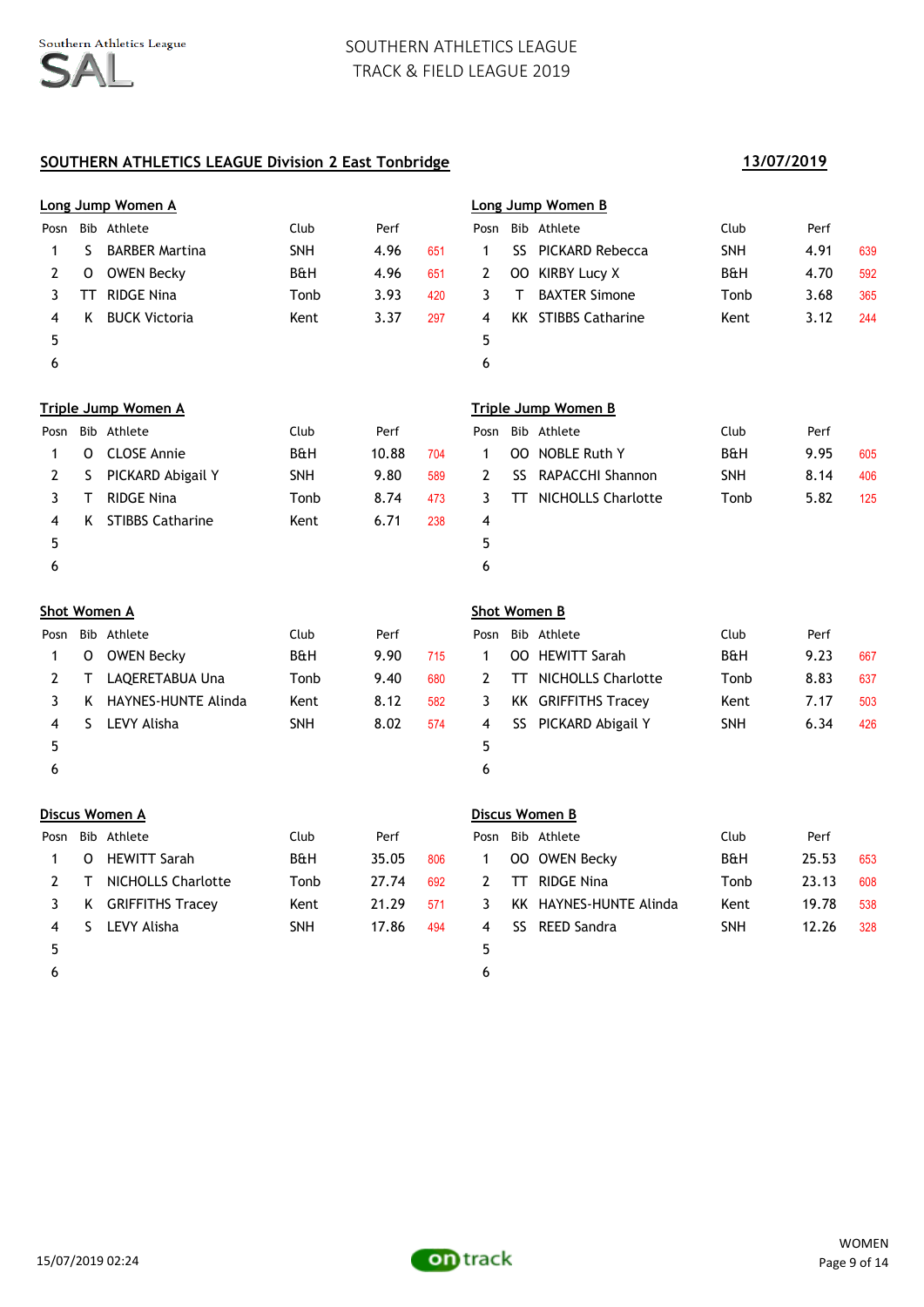# **SOUTHERN ATHLETICS LEAGUE Division 2 East Tonbridge 13/07/2019**

|              | Hammer Women A |                            |            |       |     |                 |      | Hammer Women B               |                |       |     |  |  |  |
|--------------|----------------|----------------------------|------------|-------|-----|-----------------|------|------------------------------|----------------|-------|-----|--|--|--|
| Posn         |                | Bib Athlete                | Club       | Perf  |     | Posn            |      | Bib Athlete                  | Club           | Perf  |     |  |  |  |
| 1            | OO.            | <b>FITZGERALD Elinor Y</b> | B&H        | 32.74 | 647 | $\mathbf 1$     | O    | <b>HEWITT Sarah</b>          | <b>B&amp;H</b> | 29.77 | 606 |  |  |  |
| 2            |                | <b>NICHOLLS Charlotte</b>  | Tonb       | 30.42 | 615 | 2               | TT.  | <b>RIDGE Nina</b>            | Tonb           | 25.32 | 540 |  |  |  |
| 3            | S              | PICKARD Abigail Y          | SNH        | 20.51 | 461 | 3               |      | <b>KK GRIFFITHS Tracev</b>   | Kent           | 18.24 | 420 |  |  |  |
| 4            | K              | <b>HAYNES-HUNTE Alinda</b> | Kent       | 20.49 | 461 | 4               | SS.  | LEVY Alisha                  | <b>SNH</b>     | 17.89 | 413 |  |  |  |
| 5            |                |                            |            |       |     | 5               |      |                              |                |       |     |  |  |  |
| 6            |                |                            |            |       |     | 6               |      |                              |                |       |     |  |  |  |
|              |                |                            |            |       |     |                 |      |                              |                |       |     |  |  |  |
|              |                | Javelin Women A            |            |       |     | Javelin Women B |      |                              |                |       |     |  |  |  |
| Posn         |                | Bib Athlete                | Club       | Perf  |     | Posn            |      | Bib Athlete                  | Club           | Perf  |     |  |  |  |
|              | S.             | LEVY Alisha                | <b>SNH</b> | 36.43 | 825 | 1               | OO.  | <b>OWEN Becky</b>            | <b>B&amp;H</b> | 34.76 | 801 |  |  |  |
| $\mathbf{2}$ | 0              | <b>BOWLES Chardonnay X</b> | B&H        | 35.73 | 815 | $\mathbf{2}$    | SS   | SHEPHARD-GAZELY Georgia \SNH |                | 34.25 | 794 |  |  |  |
| 3            | TТ             | <b>MURPHY Jessica</b>      | Tonb       | 32.37 | 766 | 3               | т    | JONES Keira X                | Tonb           | 25.72 | 658 |  |  |  |
| 4            | K              | <b>GRIFFITHS Tracey</b>    | Kent       | 23.61 | 620 | 4               | KK I | <b>BUCK Victoria</b>         | Kent           | 19.23 | 534 |  |  |  |
| 5            |                |                            |            |       |     | 5               |      |                              |                |       |     |  |  |  |
| 6            |                |                            |            |       |     | 6               |      |                              |                |       |     |  |  |  |

### **4 x 100m Women A**

|     |   | Posn No. Club | <b>Runners</b>                                                     | Perf  |
|-----|---|---------------|--------------------------------------------------------------------|-------|
|     |   | Tonb          | BAXTER Simone O'HARA Jessica Y MURPHY Jessica FASSNIDGE Isabella X | 51.40 |
| 2 O |   | B&H           | OWEN Becky FERRAR-DANIEL Aneira KIRBY Lucy X WALMSLEY Francesca    | 52.20 |
| 3S  |   | <b>SNH</b>    | BARBER Martina PICKARD Rebecca PICKARD Abigail Y HURLEY Madeline Y | 53.30 |
| 4   | K | Kent          | <b>BUCK Victoria PARKER Alexa CLEMENTS Amy ROWLAND Katie</b>       | 69.90 |
| 5   |   |               |                                                                    |       |

 $\epsilon$ 

### **Mixed M&W 4 x 400m A A**

| Posn No. |          | <b>Club</b> | <b>Runners</b>                                             | Perf    |
|----------|----------|-------------|------------------------------------------------------------|---------|
|          | 1 T Tonb |             | O'HARA Jessica Y LAWSON Harry HALL Matilda Y TESTER Steven | 03:44.1 |
|          | 2 O B&H  |             | BRAZIER Max Y YELL Stephen X TAYLOR Henry Y JAGO Aleex     | 03:55.3 |
| 3 I      | K Kent   |             | SARGEANT Luke PETTITT Daniel BUCK Victoria PARKER Alexa    | 04:03.8 |
|          | 4 S SNH  |             | 0000                                                       | 04:14.2 |
|          |          |             |                                                            |         |



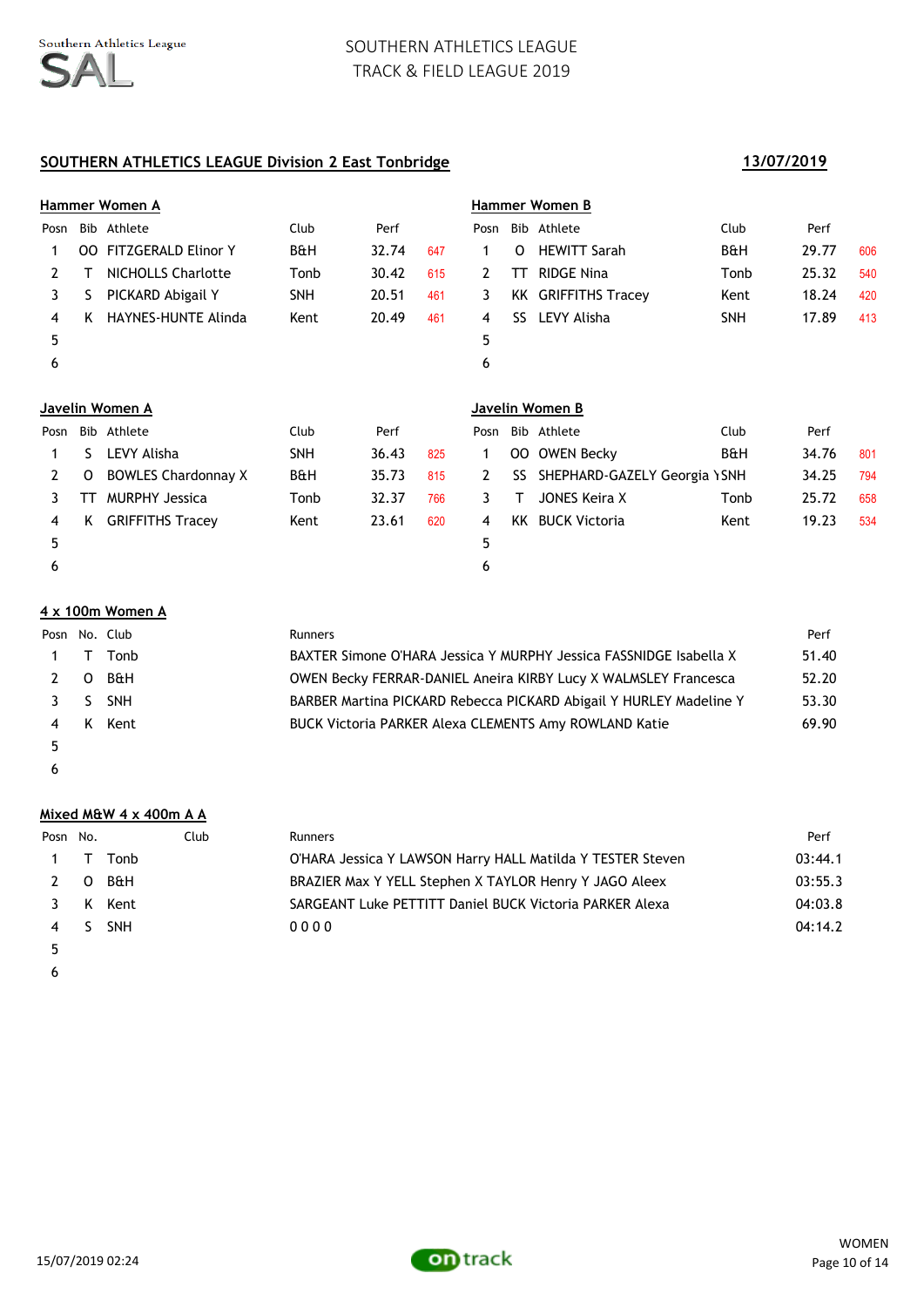### SOUTHERN ATHLETICS LEAGUE Division 2 East Tonbridge 13/07/2019

|                 | <b>NON-SCORERS</b> |                     |     |                |      | <b>NON-SCORERS</b>  |                           |     |                |      |  |  |
|-----------------|--------------------|---------------------|-----|----------------|------|---------------------|---------------------------|-----|----------------|------|--|--|
|                 | 400m Hurdles Men   |                     |     |                |      | 400m Hurdles Women  |                           |     |                |      |  |  |
|                 |                    | Posn Bib Athlete    | Age | Club           | Perf |                     | Posn Bib Athlete          | Age | Club           | Perf |  |  |
| $\mathbf{1}$    |                    |                     |     |                |      | $\mathbf{1}$        |                           |     |                |      |  |  |
| 2               |                    |                     |     |                |      | 2                   |                           |     |                |      |  |  |
| 3               |                    |                     |     |                |      | 3                   |                           |     |                |      |  |  |
| 4               |                    |                     |     |                |      | 4                   |                           |     |                |      |  |  |
| 5               |                    |                     |     |                |      | 5                   |                           |     |                |      |  |  |
| 6               |                    |                     |     |                |      | 6                   |                           |     |                |      |  |  |
| 7               |                    |                     |     |                |      | $\overline{7}$      |                           |     |                |      |  |  |
| 8               |                    |                     |     |                |      | 8                   |                           |     |                |      |  |  |
| 100m Men        |                    |                     |     | Wind           |      |                     | 100m Women                |     | Wind           |      |  |  |
|                 |                    | Posn Bib Athlete    | Age | Club           | Perf |                     | Posn Bib Athlete          | Age | Club           | Perf |  |  |
| 1               |                    | 102 BROOKER Dan     |     | <b>B&amp;H</b> | 11.9 | 1                   | 104 KOEMANS COLLADO Merel |     | B&H            | 14.1 |  |  |
| 2               |                    | 113 MCALLISTER Mark |     | Tonb           | 12.1 | 2                   | 119 FEATHERSTONE Lilian Y |     | Tonb           | 14.6 |  |  |
| 3               |                    | 116 AKIOYE Tobi Y   |     | Tonb           | 13.1 | 3                   |                           |     |                |      |  |  |
| 4               |                    | 111 PRAGER Oscar Y  |     | Tonb           | 24.8 | 4                   |                           |     |                |      |  |  |
| 5               |                    |                     |     |                |      | 5                   |                           |     |                |      |  |  |
| 6               |                    |                     |     |                |      | 6                   |                           |     |                |      |  |  |
| 7               |                    |                     |     |                |      | 7                   |                           |     |                |      |  |  |
| 8               |                    |                     |     |                |      | 8                   |                           |     |                |      |  |  |
| <b>200m Men</b> |                    |                     |     | Wind           |      |                     | 200m Women                |     | Wind           |      |  |  |
|                 |                    | Posn Bib Athlete    | Age | Club           | Perf |                     | Posn Bib Athlete          | Age | Club           | Perf |  |  |
| 1               |                    | 103 SMITH Matthew   |     | B&H            | 25.3 | $\mathbf{1}$        | 101 FERRAR-DANIEL Aneira  |     | <b>B&amp;H</b> | 27.2 |  |  |
| 2               |                    | 116 AKIOYE Tobi Y   |     | Tonb           | 26.8 | 2                   |                           |     |                |      |  |  |
| 1               |                    | 121 WRIGHT Shawn    |     | Kent           | 23.0 | 3                   |                           |     |                |      |  |  |
| 1               |                    | 129 TESTER Steve    | M35 | Tonb           | 24.2 | 4                   |                           |     |                |      |  |  |
| 2               |                    | 113 MCALLISTER Mark |     | Tonb           | 24.7 | 5                   |                           |     |                |      |  |  |
| 3               |                    | 131 EPHSON Zackary  |     | Kent           | 25.4 | 6                   |                           |     |                |      |  |  |
| 4               |                    | 128 SPENCER David   |     | <b>B&amp;H</b> | 28.8 | $\overline{7}$<br>8 |                           |     |                |      |  |  |
|                 |                    |                     |     |                |      |                     |                           |     |                |      |  |  |
| 400m Men        |                    |                     |     |                |      |                     | 400m Women                |     |                |      |  |  |
|                 |                    | Posn Bib Athlete    | Age | Club           | Perf |                     | Posn Bib Athlete          | Age | Club           | Perf |  |  |
| 1               |                    | 125 NORMAN Oscar    |     | Tonb           | 55.3 | $\mathbf{1}$        | 120 BOWART Emily X        |     | Tonb           | 59.9 |  |  |
| 2               |                    |                     |     |                |      | 2                   | 123 MARRINER Maya X       |     | Tonb           | 60.9 |  |  |
| 3               |                    |                     |     |                |      | 3                   |                           |     |                |      |  |  |
| 4               |                    |                     |     |                |      | 4                   |                           |     |                |      |  |  |
| 5               |                    |                     |     |                |      | 5                   |                           |     |                |      |  |  |
| 6               |                    |                     |     |                |      | 6                   |                           |     |                |      |  |  |
| 7               |                    |                     |     |                |      | 7                   |                           |     |                |      |  |  |

8

15/07/2019 02:24

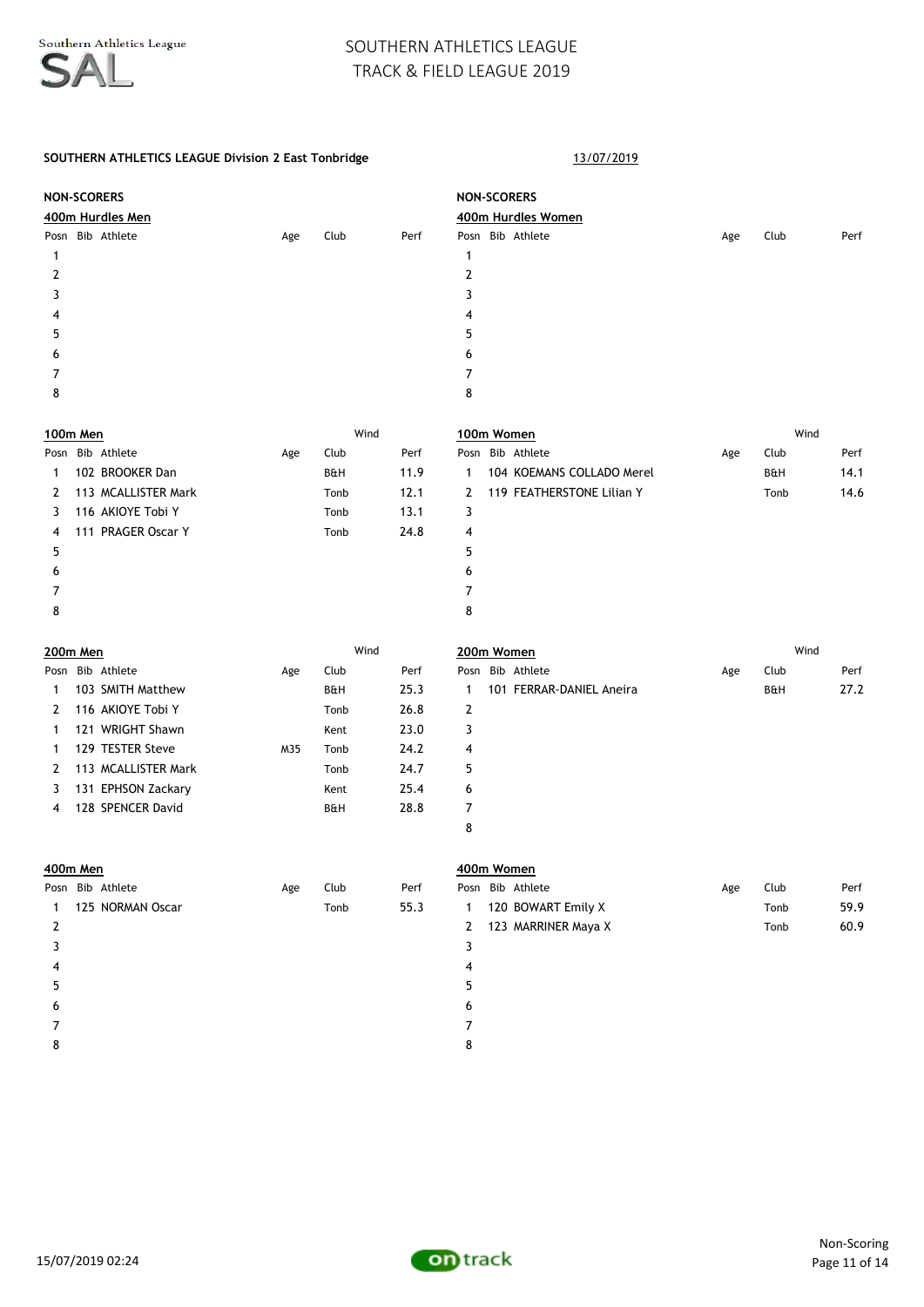### SOUTHERN ATHLETICS LEAGUE Division 2 East Tonbridge 13/07/2019

|   | 800m Men                  |     |      |        |                | 800m Women          |     |      |        |
|---|---------------------------|-----|------|--------|----------------|---------------------|-----|------|--------|
|   | Posn Bib Athlete          | Age | Club | Perf   |                | Posn Bib Athlete    | Age | Club | Perf   |
| 1 | 110 DAVIES Benjamin GUEST |     | Tonb | 1:56.3 | $\mathbf{1}$   |                     |     |      |        |
| 2 | 114 BEESTON Will          |     | Tonb | 2:01.1 | $\overline{2}$ |                     |     |      |        |
| 3 | 118 FORREST Cameron       |     | Kent | 2:07.9 | 3              |                     |     |      |        |
| 4 | 117 ROEDER Adam           |     | Tonb | 2:11.9 | 4              |                     |     |      |        |
| 5 |                           |     |      |        | 5              |                     |     |      |        |
| 6 |                           |     |      |        | 6              |                     |     |      |        |
| 7 |                           |     |      |        | 7              |                     |     |      |        |
| 8 |                           |     |      |        | 8              |                     |     |      |        |
|   | 1500m Men                 |     |      |        |                | 1500m Women         |     |      |        |
|   | Posn Bib Athlete          | Age | Club | Perf   |                | Posn Bib Athlete    | Age | Club | Perf   |
| 1 | 130 PETTITT Daniel        |     | Kent | 4:16.7 | $\mathbf{1}$   | 133 O'REILLY Jacqui |     | Tonb | 5:12.7 |
| 2 | 114 BEESTON Will          |     | Tonb | 4:18.3 | 2              | 109 MANZOTTI Grazia |     | Tonb | 6:09.5 |
| 3 | 118 FORREST Cameron       |     | Kent | 4:21.6 | 3              |                     |     |      |        |
| 4 | 112 LAWSON Harry          |     | Tonb | 4:33.7 | 4              |                     |     |      |        |
| 5 |                           |     |      |        | 5              |                     |     |      |        |
| 6 |                           |     |      |        | 6              |                     |     |      |        |
|   | 3000m Men                 |     |      |        |                | 3000m Women         |     |      |        |
|   | Posn Bib Athlete          | Age | Club | Perf   |                | Posn Bib Athlete    | Age | Club | Perf   |
| 1 | 106 TAYLOR Henry Y        |     | B&H  | 9:14.4 | $\mathbf{1}$   |                     |     |      |        |
| 2 |                           |     |      |        | 2              |                     |     |      |        |
| 3 |                           |     |      |        | 3              |                     |     |      |        |
| 4 |                           |     |      |        | 4              |                     |     |      |        |
| 5 |                           |     |      |        | 5              |                     |     |      |        |
| 6 |                           |     |      |        | 6              |                     |     |      |        |
|   |                           |     |      |        |                |                     |     |      |        |
|   | 110m Hurdles Men          |     | Wind |        |                | 100m Hurdles Women  |     | Wind |        |
|   | Posn Bib Athlete          | Age | Club | Perf   |                | Posn Bib Athlete    | Age | Club | Perf   |
| 1 |                           |     |      |        | $\mathbf{1}$   |                     |     |      |        |
| 2 |                           |     |      |        | $\overline{2}$ |                     |     |      |        |
| 3 |                           |     |      |        | 3              |                     |     |      |        |
| 4 |                           |     |      |        | 4              |                     |     |      |        |
| 5 |                           |     |      |        | 5              |                     |     |      |        |
| 6 |                           |     |      |        | 6              |                     |     |      |        |
|   | S/Chase Men               |     |      |        |                | S/Chase Women       |     |      |        |
|   | Posn Bib Athlete          | Age | Club | Perf   |                | Posn Bib Athlete    | Age | Club | Perf   |
| 1 |                           |     |      |        | $\mathbf{1}$   |                     |     |      |        |
| 2 |                           |     |      |        | $\mathbf{2}$   |                     |     |      |        |
| 3 |                           |     |      |        | 3              |                     |     |      |        |
| 4 |                           |     |      |        | 4              |                     |     |      |        |
| 5 |                           |     |      |        | 5              |                     |     |      |        |

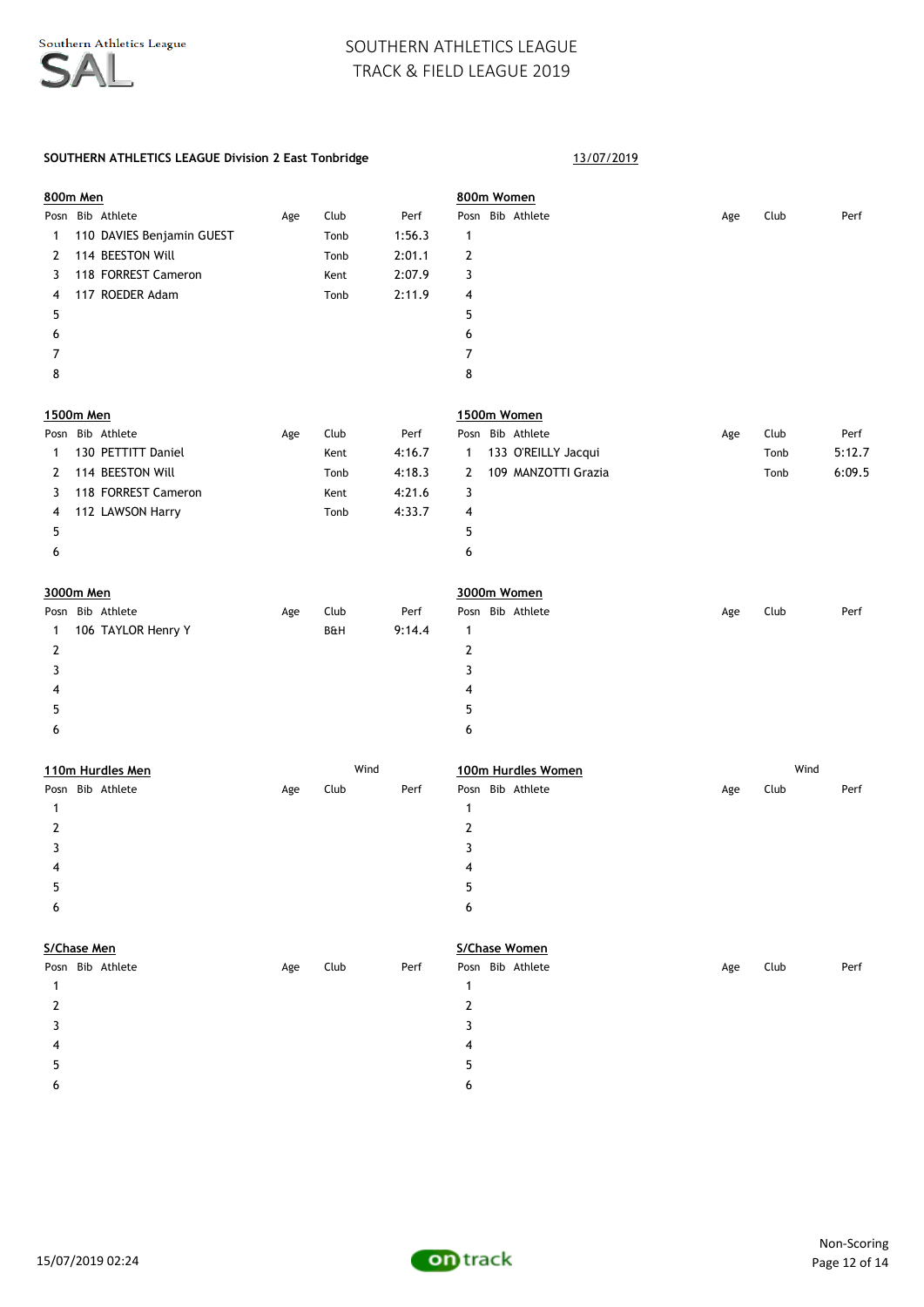| Hammer Men                 |     |      |       | <b>Hammer Women</b>                       |     |      |       |
|----------------------------|-----|------|-------|-------------------------------------------|-----|------|-------|
| Posn Bib Athlete           | Age | Club | Perf  | Posn Bib Athlete                          | Age | Club | Perf  |
| 1                          |     |      |       | $\mathbf{1}$                              |     |      |       |
| 2                          |     |      |       | $\mathbf{2}$                              |     |      |       |
| 3                          |     |      |       | 3                                         |     |      |       |
| 4                          |     |      |       | 4                                         |     |      |       |
| 5                          |     |      |       | 5                                         |     |      |       |
| 6                          |     |      |       | 6                                         |     |      |       |
| Discus Men                 |     |      |       | Discus Women                              |     |      |       |
| Posn Bib Athlete           | Age | Club | Perf  | Posn Bib Athlete                          | Age | Club | Perf  |
| 1                          |     |      |       | $\mathbf{1}$                              |     |      |       |
| 2                          |     |      |       | $\overline{2}$                            |     |      |       |
| 3                          |     |      |       | 3                                         |     |      |       |
| 4                          |     |      |       | 4                                         |     |      |       |
| 5                          |     |      |       | 5                                         |     |      |       |
| 6                          |     |      |       | 6                                         |     |      |       |
| Javelin Men                |     |      |       | Javelin Women                             |     |      |       |
| Posn Bib Athlete           | Age | Club | Perf  | Posn Bib Athlete                          | Age | Club | Perf  |
| 126 KENDALL Harry<br>1     |     | Tonb | 35.43 | 127 HEWITT Sarah<br>$\mathbf{1}$          |     | B&H  | 27.55 |
| 2                          |     |      |       | $\mathbf{2}$                              |     |      |       |
| 3                          |     |      |       | 3                                         |     |      |       |
| 4                          |     |      |       | 4                                         |     |      |       |
| 5                          |     |      |       | 5                                         |     |      |       |
| 6                          |     |      |       | 6                                         |     |      |       |
| <b>Shot Men</b>            |     |      |       | <b>Shot Women</b>                         |     |      |       |
| Posn Bib Athlete           | Age | Club | Perf  | Posn Bib Athlete                          | Age | Club | Perf  |
| 1                          |     |      |       | $\mathbf{1}$                              |     |      |       |
| 2                          |     |      |       | $\mathbf{2}$                              |     |      |       |
| 3                          |     |      |       | 3                                         |     |      |       |
| 4                          |     |      |       | 4                                         |     |      |       |
| 5                          |     |      |       | 5                                         |     |      |       |
| 6                          |     |      |       | 6                                         |     |      |       |
| Long Jump Men              |     |      |       | Long Jump Women                           |     |      |       |
| Posn Bib Athlete           | Age | Club | Perf  | Posn Bib Athlete                          | Age | Club | Perf  |
| 122 SKINNER Zac GUEST<br>1 |     | Tonb | 6.54  | 115 RUIZ-CRAVINHO Chela X<br>$\mathbf{1}$ |     | B&H  | 5.03  |
| $\overline{2}$             |     |      |       | 107 NOBLE Ruth Y<br>$\overline{2}$        |     | B&H  | 4.48  |
| 3                          |     |      |       | 3<br>104 KOEMANS COLLADO Merel            |     | B&H  | 4.37  |
| 4                          |     |      |       | 4                                         |     |      |       |
| 5                          |     |      |       | 5                                         |     |      |       |
| 6                          |     |      |       | 6                                         |     |      |       |